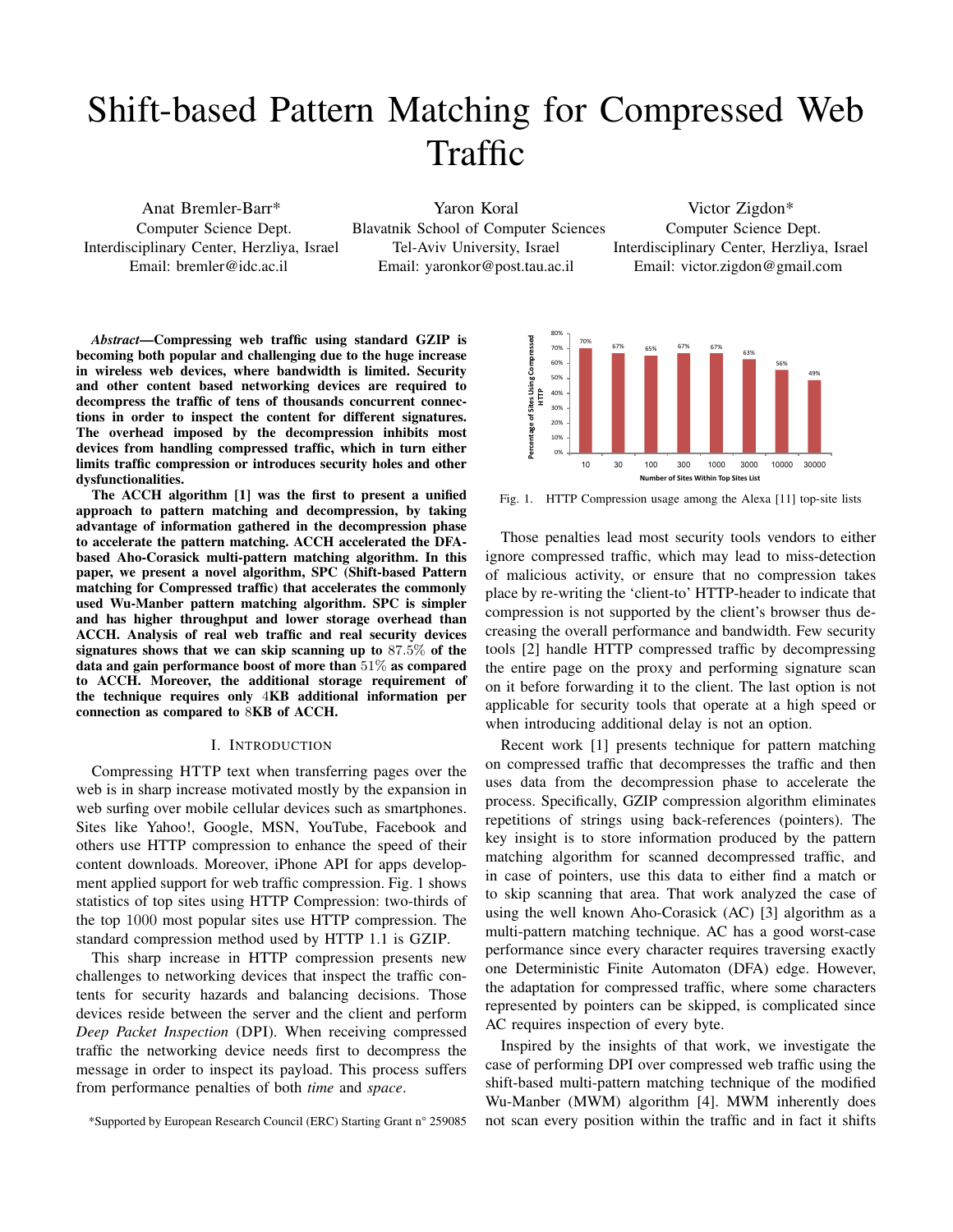(skips) scanning areas in which the algorithm concludes that no pattern starts at.

As a preliminary step, we present an improved version for the MWM algorithm (see Section III). The modification improves both time and space aspects to fit the large number of patterns within current pattern-sets such as Snort database [5]. We then present Shift-based Pattern matching for Compressed traffic algorithm, *SPC*, that accelerates MWM on compressed traffic. SPC results in a simpler algorithm, with higher throughput and lower storage overhead than the accelerated AC, since MWM basic operation involves shifting (skipping) some of the traffic. Thus, it is natural to combine MWM with the idea of shifting (skipping) parts of pointers.

We show in Section V that we can skip scanning up to 87*.*5% of the data and gain performance boost of more than 73% as compared to the MWM algorithm on real web traffic and security-tools signatures. Furthermore, we show that the suggested algorithm also gains a normalized throughput improvement of 51% as compared to best prior art [1]. The SPC algorithm also reduces the additional space required for previous scan results by half, by storing only 4KB per connection as compared to the 8KB of [1].

## II. BACKGROUND

Compressed HTTP: HTTP 1.1 [6] supports the usage of content-codings to allow a document to be compressed. The RFC suggests three content-codings: GZIP, COMPRESS and DEFLATE. In fact, GZIP uses DEFLATE with an additional thin shell of meta-data. For the purpose of this paper, both algorithms are considered the same. These are the common codings supported by browsers and web servers.<sup>1</sup>

The GZIP algorithm uses a combination of the following compression techniques: first the text is compressed with the LZ77 algorithm and then the output is compressed with the Huffman coding. Let us elaborate on the two algorithms:

*(1) LZ77 Compression* [7]- which reduces the *string presentation size* by spotting repeated strings within the last 32KB of the uncompressed data. The algorithm replaces each repeated string by (*distance*,*length*) pair, where *distance* is a number in [1,32768] (32K) indicating the distance in bytes of the repeated string from the current pointer location and *length* is a number in [3,258] indicating length. For example, the text: 'abcdefgabcde' can be compressed to: 'abcdefg(7,5)'; namely, "go back 7 bytes and copy 5 bytes from that point". LZ77 refers to the above pair as "pointer" and to uncompressed bytes as "literals".

*(2) Huffman Coding [8]-* Recall that the second stage of GZIP is the Huffman coding, that receives the LZ77 symbols as input. The purpose of Huffman coding is to reduce the *symbol coding size* by encoding frequent symbols with fewer bits. Huffman coding assigns a variable-size *codeword* to symbols. *Dictionaries* are provided to facilitate the translation of binary codewords to bytes.

Deep packet inspection (DPI): Essential to almost every intrusion detection system is the ability to search through packets and identify content that matches known attacks. Space and time efficient string matching algorithms are therefore important for inspection at line rate. The two fundamental paradigms to perform string matching derive from deterministic finite automaton (DFA) based algorithms and shift-based algorithms. The fundamental algorithm of the first paradigm is Aho-Corasick (AC) [3], which provides deterministic linear time in the size of the input. The most popular algorithm of the second paradigm is the the modified Wu-Manber (MWM) [4]. The algorithm does not have a deterministic performance, hence it may be exposed to algorithmic attacks. Still, such attacks can be easily identified and the system can switch to using another engine with deterministic characteristics. Overall, the average case performance of MWM is among the best of all multi-pattern string matching algorithms.

# *A. The Challenges of Performing DPI over Compressed Traffic*

Recall that in the LZ77 compression algorithm each symbol is determined dynamically by the data. For instance, string representation depends on whether it is a part of a repeated section and on the distance from that occurrence, which in turn, implies that the LZ77 (and hence, GZIP) is an adaptive compression. Thus, decoding the pattern is futile for DPI, since it will not appear in the text in some specific form, implying that there is no "easy" way to do DPI without decompression. Still, decompression is a considerably light process that imposes only a slight performance penalty on the entire process: LZ77 decompression requires copying consecutive sequences of bytes and therefore benefits from cache advantages gained by spatial and temporal locality. Huffman decoding is also a light task that requires most of the time a single memory access per symbol to a 200B dictionary.

The *space* required for managing multiple-connection environment is also an important issue to tackle. On such environment, the LZ77 32KB window charges a significant *space* penalty since in order to perform deep packet inspection, one needs to maintain 32KB windows of all active compressed sessions. When dealing with thousands of concurrent sessions, this overhead becomes significant. Recent work [9] has shown techniques that circumvents that problem and drastically reduce the space requirement by over 80%, with only a slight increase in time.

## III. THE MODIFIED WU-MANBER ALGORITHM

In this section, as a preliminary step to SPC, we present the basic MWM algorithm and an improved version of it. The modifications improve both time and space aspects to fit the large number of patterns within current pattern-sets.

MWM can be thought as an extension for the Boyer-Moore (BM) [10] single-pattern-matching algorithm. In that algorithm, given a single pattern of length *n* to match, one can look ahead in the input string by *n* characters. If the character at this position is not a character from our pattern, we can immediately move the search pointer ahead by *n* characters

<sup>&</sup>lt;sup>1</sup>Analyzing packets from Internet Explorer, FireFox and Chrome browsers shows that they accept only the GZIP and DEFLATE codings.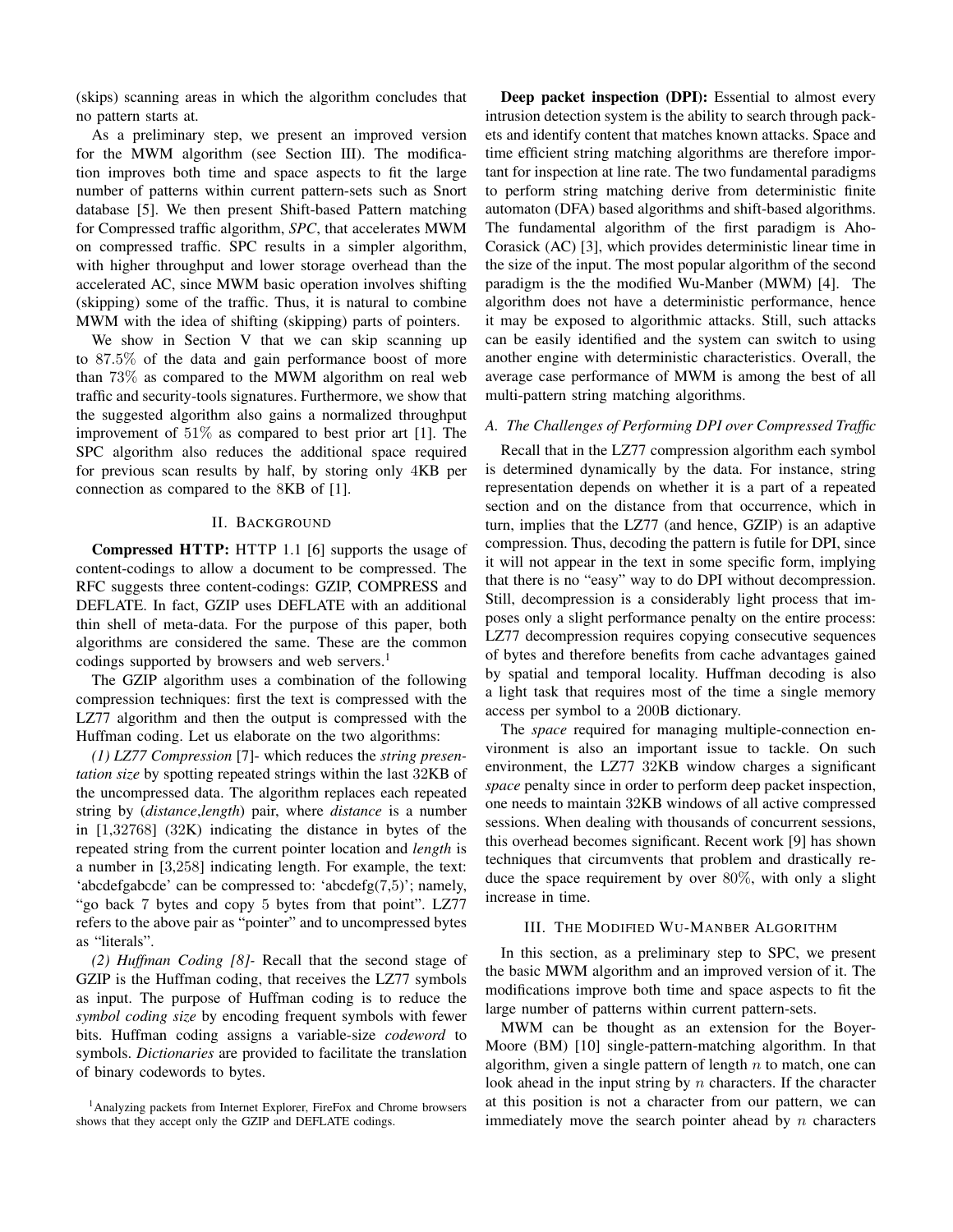without examining the characters in between. If the character appears in the string, but is not the last character in the search string, we can skip ahead by the largest number of bytes that ensures that we have not missed an instance of our pattern. This technique is adapted in a straightforward manner to most implementations of shift-based multi-pattern string matching algorithms, including MWM. The algorithm fits to a fixed length pattern, hence MWM trims all patterns to their *m* bytes prefix, where *m* is the size of the shortest pattern. In addition, determining shift-value based on a single character does not fit multi-pattern environment since almost every character would appear as the last byte of some pattern. Instead, MWM chooses predefined group of bytes, namely *B*, to determine the shift value.

Algorithm 1 outlines the main MWM scan loop and the exact pattern match process. MWM starts by precomputing two tables: a skip *shift table* called *Shif tT able* (a.k.a SHIFT in MWM) and a *patterns hash table*, called *Ptrns* (a.k.a. PREFIX and HASH in MWM). The *ShiftTable* determines the shift value after each text scan. On average, MWM performs shifts larger than one, hence it skips bytes. The scan is performed using a virtual *scan window* of size *m*. The shift value is determined by indexing the *ShiftTable* with the *B* bytes suffix of the *scan window* (Line 3). As opposed to MWM that implemented *ShiftTable* as a complete array with all possible keys (i.e.,  $(|\Sigma|^B)$  where  $|\Sigma|$  is the alphabet size), we implement *ShiftTable* as a hash table and store only keys with shift value smaller than the maximal one.

# Algorithm 1 The MWM Algorithm

 $tr f_1 \cdots tr f_n$  - the input traffic

*pos* - the position of the next *m*-bytes scan window

*Shif tT able* - array that holds the shift value for each last *B*-bytes of the window

*Ptrns* - the pattern-set hashed by the first *m*-byte of the patterns

```
1: procedure ScanText(trf_1 \ldots trf_n)
 2: pos \leftarrow 13: while pos + m \le n do \triangleright Get shiftValue using last B bytes 4: shiftValue \leftarrow ShiftTable[tr_{nos+m-R...}tr_{nos+m}]4: shiftValue \leftarrow ShiftTable[trf_{pos+m-B} \dots trf_{pos+m}]<br>5: if shiftValue = 0 then \triangleright Check for Exact Matc
                                                     5: if shif tV alue = 0 then ◃ Check for Exact Matches
 6: for all pat in Ptrns[tr f_{pos}...trf<sub>pos+m] do</sub>
 7: if pat = tr f_{pos} \dots tr f_{pos + pat.length} then
 8: Handle Match Found
 9: end if
10: end for
11: pos \leftarrow pos + 1<br>12: else
          else
13: pos \leftarrow pos + shftValue \triangleright shftValue > 0<br>14: end if
          end if
15: end while
```
*ShiftTable* values determine how far we can shift forward the text scan. Let  $X = X_1 \dots X_B$  be the *B*-byte suffix of *scan window*. If *X* does not appear as a substring in any pattern, we can make the maximal shift,  $m - B + 1$  bytes. Otherwise, we find the rightmost occurrence of *X* in any of the patterns: assume that  $[q - B + 1, q]$  is the rightmost occurrence of X at any of the patterns. In such a case, we skip  $m - q$  bytes. Generally, the values in the *shift table* are the largest possible safe values of skip.

When the *shift table* returns with a 0 value (no shift), a possible match is found. In this case, all *m*-bytes of *scan window* are indexed into the *Ptrns* hash table to find a list of possible matching patterns. These patterns are compared to the text to find any matches (Lines 6–11). Then the input is shifted ahead by one byte and the scan process continues.

The *Ptrns* hash-table has a major effect on the performance of MWM. In the original MWM implementation, the *Pattern-Set* is hashed with only *B*-bytes prefix of the patterns, resulting in an unbalanced hash with long chains of patterns that share the same hash key. For example when  $B = 2$ , the average chain length is 4.2 for Snort DB, slowing down the exact matching process, where one iterates over all possible patternmatch list and compare each of these patterns to the traffic text. Since the number of patterns grew tremendously in the past years, a longer hash-key should be used, thus we take the entire *scan window* as the hash-key. That reduces the average hash load to 1*.*44 for Snort DB.

Fig. 2 shows an excerpt of the MWM data structure for  $B = 2$ . All patterns are trimmed to  $m = 5$  bytes (Fig. 2(a)). Fig. 2(b) presents *shift table* entries with shift values smaller than the maximal shift. The rest of the byte pairs, not shown in the example, are those which gain the highest shift value of  $m - B + 1 = 4$ . Byte pairs in the middle of the strings have reduced shift values, and those that are at the end of the strings, such as 'nb' or 'er' with shift value  $= 0$ , must be checked for exact match. Fig. 2(c) shows an MWM scan example. The *scan window* of length 5 starts at the beginning of the text and advance by skipping segments of the text. Note that most of the time the *scan window* gains shift value larger than 1. There are two cases where the shift value is 0 and the *Ptrns* hash-table is being queried. The first case returns a *Match* of the string 'river', while the second does not locate any matched pattern.



Fig. 2. (a) Pattern set and the *m*-bytes prefixes. (b) *shift table* of the corresponding pattern-set. (c) MWM scan example. The arrows indicate shifts of the *scan window* larger than 1. The row below the text shows the shift value for each *m*-bytes *scan window* step. The bottom line contains *B*-bytes value for shift calculation after each step.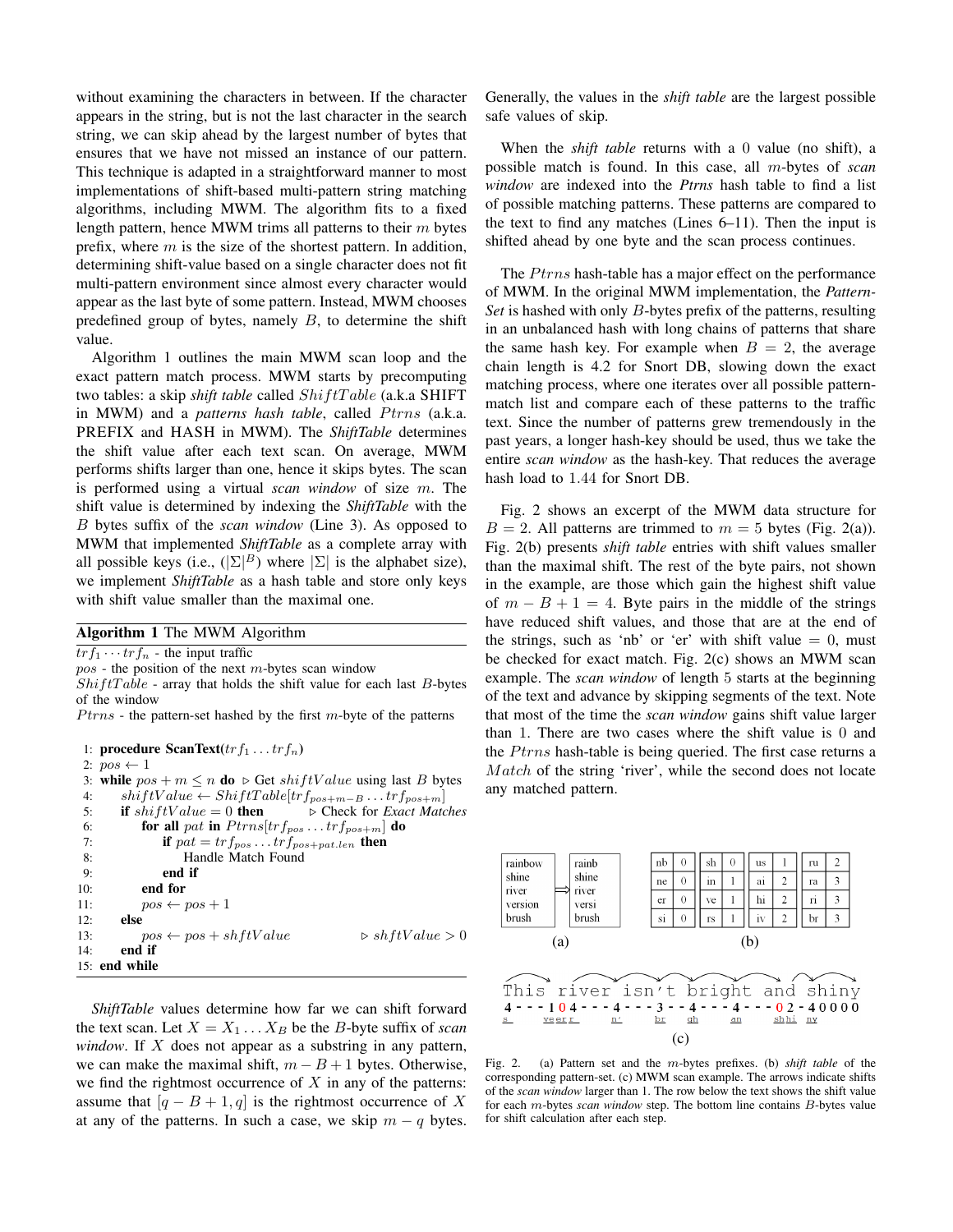# IV. SHIFT-BASED PATTERN MATCHING FOR COMPRESSED TRAFFIC (SPC)

In this section, we present our *Shift-based Pattern matching algorithm for Compressed HTTP traffic (SPC)*. Recall that HTTP uses GZIP which, in turn, uses LZ77 that compresses data with pointers to past occurrences of strings. Thus, the bytes referred by the pointers (called *referred bytes* or *referred area*) were already scanned; hence, if we have a prior knowledge that an area does not contain patterns, we can skip scanning most of it.

Observe that even if no patterns were found when the referred area was scanned, patterns may occur in the boundaries of the pointer: a prefix of the referred bytes may be a suffix of a pattern that started previously to the pointer; or a suffix of the referred bytes may be a prefix of a pattern that continues after the pointer (as shown in Fig. 3). Therefore, special care need to be taken to handle pointer boundaries correctly and to maintain MWM characteristics while skipping data represented by LZ77 pointers.

The general method of the algorithm is to use a combined technique that scans uncompressed portions of the data using MWM and skips scanning most of the data represented by the LZ77 pointers. Note that scanning is performed on decompressed data such that both decompression and scanning tasks are performed on-the-fly, while using the pointer information to accelerate scanning. For simplicity and clarity of the algorithm description, the pseudocode is written such that all uncompressed text and previous scan information are kept in memory. However in real life implementation it is enough to store only the last 32KB of the uncompressed traffic.

The SPC pseudocode is given in Algorithm 2. The key idea is that we store additional information of partial matches found within previously scanned text, in a bit-vector called *PartialMatch*. The  $j^{th}$  bit is set to *true* if in position  $j$ the *m*-bytes of the *scan window* match an *m*-byte prefix of a pattern. Note that we store *partial match* rather than *exact match* information. Hence, if the body of the referred area contains no *partial matches* we can skip checking the pointer's internal. However, if the referred area contains a *partial match*, we still need to perform an *exact match*. Maintaining *partial match* rather than *exact match* information is significantly less complicated, especially over skipped characters, due to the fact that pointers can copy parts of the patterns.

The algorithm with the *PartialMatch* bit-vector integrates smoothly with MWM. In fact, as long as *scan window* is not fully contained within a pointer boundaries, a regular MWM scan is performed (Lines 22–34). The only change is that we update the *PartialMatch* data structure (Line 25). Note that  $shftValue = 0$  implies that the *B*-bytes suffix of *scan window* matched an entry within *ShiftTable*. It does not imply a *partial match*, which is explicitly checked by querying the *Ptrns* table.

In the second case, where the *m*-bytes *scan window* shifts into a position such that it is fully contained within pointer boundaries, SPC checks which areas of the pointer can be

## Algorithm 2 The SPC Algorithm

Definitions are as in Algorithm 1, with the following additions: utrf - The uncompressed HTTP traffic.

pointer - Describes pointer parameters:  $distance, len$  and  $endPos$ position of the pointer rightmost byte in the uncompressed data. Data received from the decompression phase.

PartialMatch - Bit vector that indicate whether there is a partial match in the already scanned traffic. Each bit in  $PartialMatch$ vector has a corresponding byte in *utrf*.

findPartialMatches(*start . . . end*) - Returns a list of *Partial Matches* positions in range *start . . . end*.

- 1: procedure ScanText(*utrf*1*...n*)
- 2:  $pos \leftarrow 1$
- 3: Set *P artialMatch*1*...n* bits to *false*
- 4: **while**  $pos + m \leq n$  **do**<br>5: **if**  $utr$   $f_{nos} \dots utr$   $f_{no}$ 
	- 5: if *utrfpos . . . utrfpos*+*<sup>m</sup>* window internal to *pointer* then *◃* Check valid areas for skipping

| 6:  | $start \leftarrow pos - pointer_dist$                                           |  |  |  |  |  |
|-----|---------------------------------------------------------------------------------|--|--|--|--|--|
| 7:  | $end \leftarrow pointer.endPos - pointer.dist - (m-1)$                          |  |  |  |  |  |
| 8:  | $pMatchList \leftarrow findPartialMatches(startend)$                            |  |  |  |  |  |
| 9:  | if $pMatchList$ is not empty then                                               |  |  |  |  |  |
| 10: | for all $pm$ in $pMatchesList$ do                                               |  |  |  |  |  |
| 11: | $pos \leftarrow pm.pop + pointer_dist$                                          |  |  |  |  |  |
| 12: | $PartialMatch   pos  \leftarrow true$                                           |  |  |  |  |  |
| 13: | for all pat in $Ptrns[utf_{pos} \dots utrf_{pos+m}]$ do                         |  |  |  |  |  |
| 14: | if $pat = utrf_{pos} \ldots utrf_{pos+pat.length}$ then                         |  |  |  |  |  |
| 15: | Handle Match found                                                              |  |  |  |  |  |
| 16: | end if                                                                          |  |  |  |  |  |
| 17: | end for                                                                         |  |  |  |  |  |
| 18: | end for                                                                         |  |  |  |  |  |
| 19: | end if                                                                          |  |  |  |  |  |
| 20: | $pos \leftarrow pointer.endPos - (m-1)$                                         |  |  |  |  |  |
| 21: | else<br>$\triangleright$ MWM scan with $PartialMatch$ updating                  |  |  |  |  |  |
| 22: | $shftValue = ShiftTable[utf_{pos+m-B}  utf_{pos+m}]$                            |  |  |  |  |  |
| 23: | if $shftValue = 0$ then                                                         |  |  |  |  |  |
| 24: | if $Ptrns[utf_{pos} \dots utr f_{pos+m}]$ is not empty then                     |  |  |  |  |  |
| 25: | $PartialMatch[pos] \leftarrow true$                                             |  |  |  |  |  |
| 26: | for all pat in $Ptrns[utf_{pos} \dots utrf_{pos+m}]$ do                         |  |  |  |  |  |
| 27: | if $pat = utrf_{pos} \ldots utrf_{pos + pat.length}$ then                       |  |  |  |  |  |
| 28: | Handle Match found                                                              |  |  |  |  |  |
| 29: | end if                                                                          |  |  |  |  |  |
| 30: | end for                                                                         |  |  |  |  |  |
| 31: | end if                                                                          |  |  |  |  |  |
| 32: | $pos \leftarrow pos + 1$                                                        |  |  |  |  |  |
| 33: | $\triangleright$ shftValue $>0$<br><b>else</b> $pos \leftarrow pos + shftValue$ |  |  |  |  |  |
| 34: | end if                                                                          |  |  |  |  |  |
| 35: | end if                                                                          |  |  |  |  |  |
|     | 36: end while                                                                   |  |  |  |  |  |

skipped (Lines 6–20). We start by checking whether any *partial match* occurred within referred bytes by calling function *f indP artialM atches*(*start . . . end*) (Line 8). In the simple case where no *partial matches* were found, we can safely shift the *scan window* to  $m - 1$  bytes before the pointer end (Line 20). In effect we skip the entire pointer body, set the end of the *scan window* one byte passed the pointer and continue with the regular MWM scan. The correctness is due to the fact that any point prior to that point is guaranteed to be free of *partial matches* (otherwise there would have been a match also within the referred bytes). SPC algorithm gains the most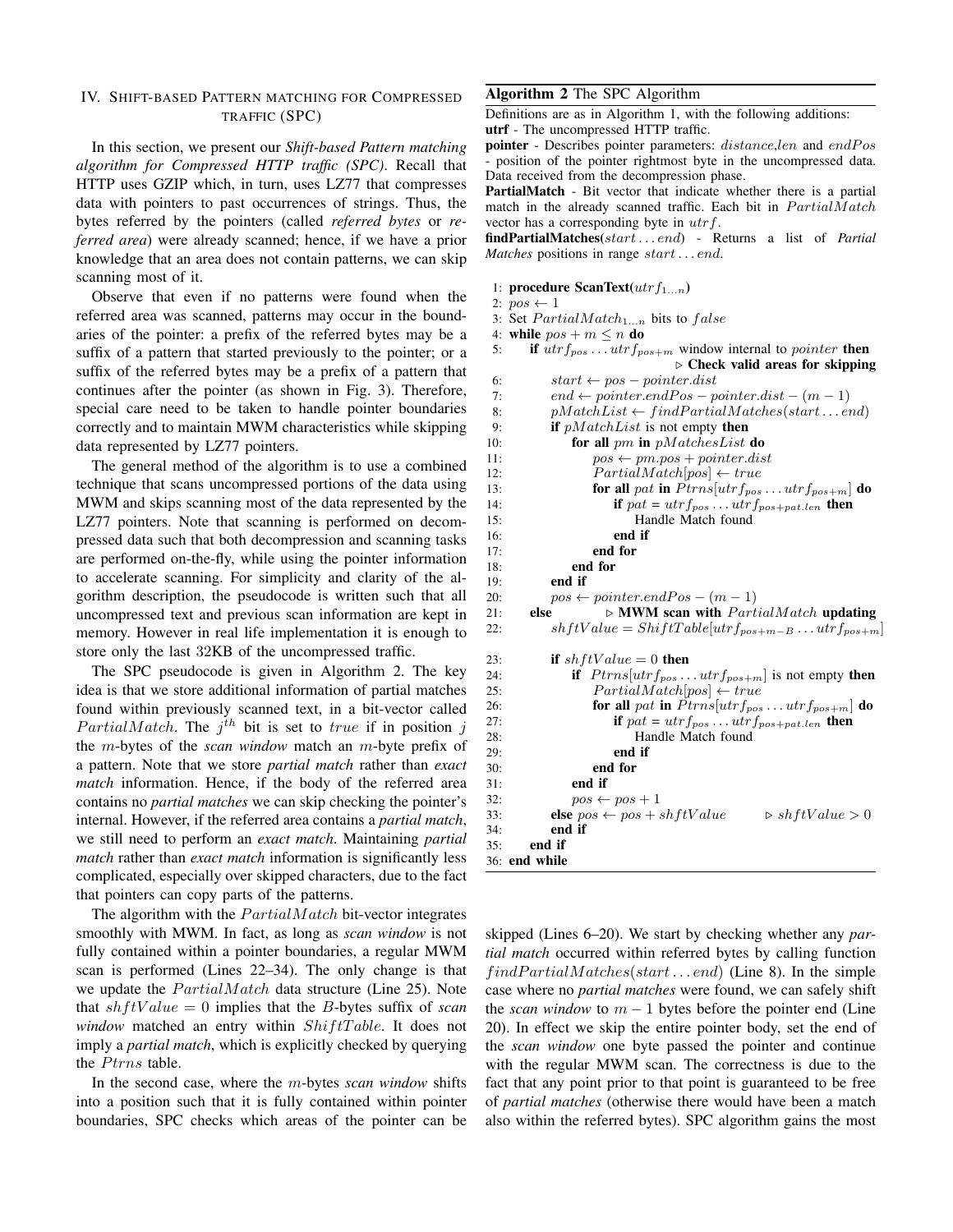from shifting over the pointer body without the extra overhead of checking *ShiftTable* and *Ptrns* in the cases where there are no actual *partial matches*.

If *f indP artialM atches*(*start . . . end*) returns *partial matches*, we are certain that those were copied entirely from the referred bytes, therefore, we start by setting the corresponding positions within *PartialMatch* bit-vector to *true* (Line 12). For each *partial match*, we then query the *Ptrns* hash-table to check whether an *exact match* occurs, in the same way as in MWM (Lines 13–17).

Fig. 3 demonstrates the SPC algorithm, using the same pattern-set used in Fig. 2. SPC starts with a regular MWM scan. While sanning, SPC locates the *m*-bytes prefix 'rainb' and mark it as a *partial match* in  $Partial Match$  bit-vector. Note that this *m*-bytes prefix did not result in an *exact match* with any pattern in the pattern-set. The algorithm continues the MWM scan until the 'shine' prefix is found, marked as a *partial match* and also *exactly matched* to a pattern in the set. Note that at this point we are still not within a pointer, rather we are at the pointer's left boundary. Note that this pointer refers to an area with no *partial matches*. Therefore it scans only the pointer boundaries and skips its internal area. In this example both boundaries are part of a pattern.

Note that the GZIP algorithm maintains the last 32KB of each session. SPC maintains also the *P artialM atch* bitvector, i.e. one bit per byte resulting in 4KB or 36KB altogether. Those 36KB can be stored using cyclic buffer, thus re-using also the *PartialMatch* bits whenever we cycle to the buffer start. Therefore, we cannot rely on the default initialization of those bits and need to add lines that explicitly set the bits to *false*.

Altogether we keep a 36KB of memory per session, which may result in a high memory consumption in a multi-session environment. Note that most of the memory requirement is due to GZIP and is mandatory for any pattern matching on compressed traffic. As mentioned in Section II-A, recent work [9] has shown techniques that save over 80% of the space required. Those techniques can be combined with SPC and reduce the space to around 6KB per session.

The correctness of the algorithm is captured by the following theorem.

*Theorem 1:* SPC detects all patterns in the decompressed traffic *utrf*.

*Sketch of Proof:* The proof is by induction on the index of the uncompressed character within the traffic. Assume the algorithm runs correctly until position *pos*; namely, it finds all pattern occurrences and marks correctly the *PartialMatch* vector. We now show that the SPC algorithm: 1. finds if there is a pattern in position *pos*; 2. if it shifts to  $pos + shftValue$ there is no patten that starts after  $pos + 1$  and prior to  $pos + 1$ *shftValue*; 3. updates correctly the *PartialMatch* vector.

The correctness relies on the MWM basic property that if a pattern starts at position *j* then MWM will set *scan window* at position *j* and the pattern will be located. If *scan window* at position *pos* is not contained in a pointer then the validity is straightforward from the correctness of MWM. Otherwise,

we need to prove that SPC finds all *partial matches* and *exact matches* correctly. The correctness is derived from the induction hypothesis regarding the validity of the  $Partial Match$ vector up to position *pos*.

## V. EXPERIMENTAL RESULTS

In this section, we analyze SPC and the parameters which influence its performance. In addition, we compare its performance to both MWM and ACCH algorithms.

All the experiments were executed on an Intel Core i5 750 processor, with 4 cores running at 2*.*67GHz and 4GB RAM. Each core has 32KB L1 data and instruction caches and a 256KB dedicated L2 cache. The third-level (L3) cache is larger, at 8MB, and is shared by all four cores.

# *A. Data Set*

The context of this paper is compressed web traffic. Therefore, we collected HTTP pages encoded with GZIP taken from a list constructed from the Alexa website [11] that maintains web traffic metrics and top-site lists. The data set contains 6781 files with a total uncompressed size of 335MB (66MB in its compressed form). The compression ratio is 19*.*7%. The ratio of bytes represented by pointers is 92*.*1% and the average pointer length is 16*.*65B.

### *B. Pattern Set*

Our pattern-sets were gathered from two different sources: ModSecurity [2], an open source web application firewall (WAF) and Snort [5], an open source network intrusion prevention system.

In ModSecurity, we chose the signatures group which applies to HTTP-responses (since only the response is compressed). Patterns containing regular expressions were normalized into several plain patterns. The total number of ModSecurity patterns is 148.

The Snort pattern-set contains 10621 signatures. As opposed to ModSecurity, Snort is not of the web application domain, therefore, it is less applicable for inspecting threats from incoming HTTP traffic. Nevertheless, since Snort is the prominent reference pattern-set in multi-pattern matching papers, we used it to compare the performance of our algorithm to other pattern-matching algorithms. Since HTML pages contain only printable (Base64) characters, there is no need to search for binary patterns, leaving 6837 textual patterns. We also note, that within our data-set, Snort patterns has a significantly high match rate because of patterns such as "http", "href", "ref=", etc. Our data-set contains 11M matches, which accounts for 3*.*24% of the text. ModSecurity have a modest number of 93K matches, which accounts for 0*.*026% of the text.

## *C. SPC Characteristics Analysis*

This section explores the various parameters affecting the performance of SPC over *compressed HTTP* and compares it to the MWM running over uncompressed traffic.

Shift-based pattern matching algorithms, and specifically MWM and SPC are sensitive to the shortest pattern length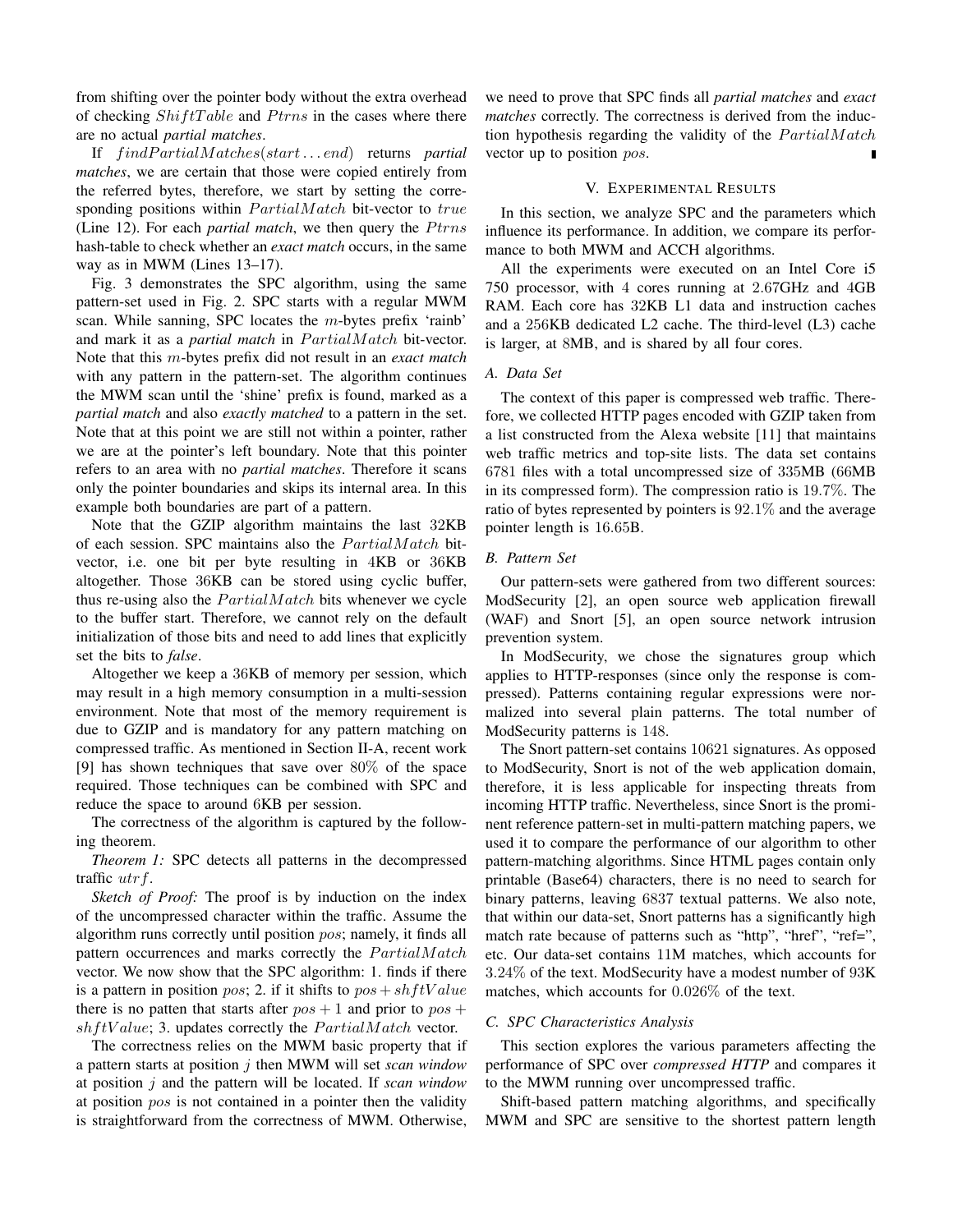| <b><i>PartialMatch</i></b> bit-vector |                                                                                 |
|---------------------------------------|---------------------------------------------------------------------------------|
| Decompressed traffic                  | Nine colorful vertex rainbird in this shine colorful version                    |
|                                       | LZ77 compressed traffic Nine colorful vertex rainbird in this $sh$ {39,16} sion |

Fig. 3. Pointer scan procedure example. The patterns are as in Fig. 2. The dashed box indicate a *Partial Match* and the solid line indicate an *Exact Match*. The solid box indicate a pointer and its referred area.

as it defines the maximal shift value for the algorithm and influence false positive references to the *P*trns table. It also bounds the size of *B*, resulting in poor average shift values, since most combinations of those *B*-bytes are suffixes of our *m*-prefix patterns. The Snort pattern set contains many short patterns, specifically 410 distinct patterns of length *≤* 3, 539 of length 4 and 381 of length 5. To circumvent this problem we inspected the containing rules. We can eliminate most of the short patterns by using longer pattern within the same rule (as in Snort that defines such pattern with the *fast pattern* flag) or relying on specific flow parameters (as in [12]). For instance, 74% of the rules that contain these short patterns, contain also longer patterns. Eliminating short patterns is effective for patterns shorter than 5, hence we can safely choose  $m = 5$ . Still in order to understand the effects of different *m* and *B*, we experimented with values for  $4 \le m \le 6$ .

In order to understand the impact of *B* and *m* we examined the character of skip ratio,  $S_r$ , the percentage of characters the algorithm skips.  $S_r$  is a dominant performance factor of both SPC and MWM. Fig. 4 outlines the *skip ratio* as a parameter of *m* and *B* and compares the performance of SPC to MWM. As described in Section IV, SPC shift ratio is based on two factors: the MWM shift for scans outside pointers and skipping internal pointer byte scans. When  $m = B$ , MWM does not skip at all. In that case the SPC shifts are based solely on internal pointer skipping. For  $m = B$ ,  $S_r$  ranges from 70% to 60% as *m* increases; i.e. the factor based on internal pointer skips, is the dominant one for the given *m* values.

We note that  $m = 6$  gains the best performance as it provides the largest *maximal shift* value (equals to *m−B*+1). However, using  $m = 6$  as the shortest pattern length discards too many patterns. We chose  $m = 5$  as a tradeoff between performance and pattern-set coverage. The *skip ratio* of SPC is much better than that of MWM, and on Snort, for some values of *m* and *B*, we get more than twice the *skip ratio*. This property of SPC is a direct result of skipping pointers whose referred bytes were already scanned.

The *B* parameter determines the text block size on which the *shf tV alue* is calculated and has two dominant effects on the performance of MWM and SPC: larger *B* value decreases the maximal shift,  $S_m = m - B + 1$ , which correlates directly to the average shift but it also increases part of the shift values as it decreases the percentage of entries which results in shift value is 0. Overall the maximal skip ratio for Snort is 82*.*7% for  $m = 5$  and  $B = 3$ , whereas on ModSecurity  $S_r$  is 87.5% for  $m = 5$  and  $B = 2$ .

# *D. SPC Run-Time Performance*

This section presents the run-time performance of SPC as compared to our improved implementation of MWM (as described in section III) and to ACCH, the only current algorithm that handles compressed web traffic.

Note that SPC have a basic overhead of 10% over MWM when running on plain uncompressed traffic. This overhead is attributed to the additional *PartialMatch* bit-vector that impose an overhead of 12*.*5% memory-references. However since this bit is stored next to its corresponding byte of the traffic and due to the skipping operation we get a smaller overhead.

The algorithms performance is measured by their throughput  $T = Work/Time$  (i.e., scanning the entire data-set divided by the scan time). The throughput, as shown in Fig. 5, is normalized to the one of ACCH (which does not depend on *m* and *B* values). We note that ACCH's throughput is roughly three times better than Aho-Corasick (AC is omitted from the figure for clarity). ACCH was tuned with optimal parameters as recommended in [1]. The measured throughput of SPC on our experimental environment for Snort is 1*.*016 Gbit/sec for  $m = 5$  and  $B = 4$  and for ModSecurity it is 2.458 Gbit/sec for  $m = 5$  and  $B = 3$ . Those results were received by running with 4 threads that performs pattern matching on data loaded in advance to the memory. Our implementation uses C# language and general purpose software libraries and is not optimized for the best throughput. Our goal is to compare between the different algorithms for better understanding of SPC characteristics. Better throughput can be gained by using optimized software libraries or hardware optimized to networking.

As can be seen, for  $m = 5$ , when running on Snort, SPC's throughput is better than ACCH's by up to  $51.86\%$ , whereas on ModSecurity, we get throughput improvement of 113.24%. When comparing SPC to MWM the throughput improvement is 73.23% on Snort, and 90.04% on ModSecurity. Note that for all *m* and *B* values, SPC is faster that MWM. The maximum throughput is achieved for  $m = 5$  when  $B = 4$  while the maximum skip ratio is achieved for  $B = 3$ . This is due to the fact that when *B* is larger we avoid unnecessary false positive references to the *Ptrns* data structure. Furthermore, we found out that for the Snort pattern-set we reach a small value of 0*.*3 memory reference per char.

#### *E. SPC Storage Requirements*

We elaborate on the data structures that are used by SPC and MWM:  $ShiftTable$  and  $Ptrns$  As explained in Section III.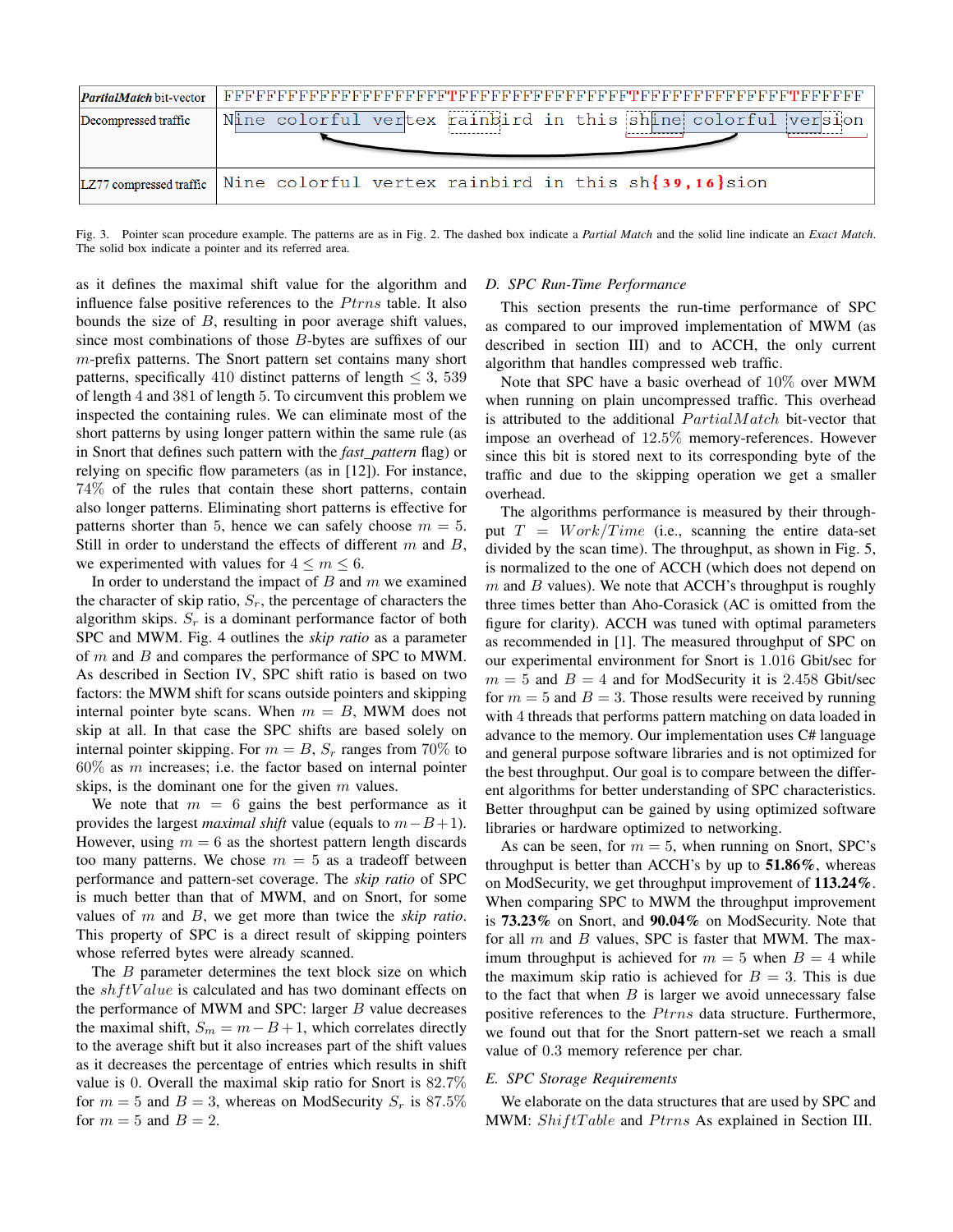

Fig. 4. Skipped Character Ratio (*Sr*)



Fig. 5. Normalized Throughput

- *ShiftTable* is a hash-table that holds shift values and uses the last *B*-bytes of the *scan window* as the hashkey. If the key is not found in the hash, the maximal shift value,  $S_m = m - B + 1$ , is returned. Each hash-entry contains a pointer to the shift value and the corresponding list of possible *B*-bytes keys. Hence, the storage required for each entry of  $ShiftTable$  is composed of:
	- 1) Entry pointer 32bits per entry
	- 2) Shift value The maximal value needed to be stored is the maximal shift value*−*1, hence there are *m−B* different shift values. To represent each value, we need  $log_2(m - B)$  bits
	- 3) Hash-key  $8 \times B$  bits for each *B*-bytes key

The total size of this table is less than 58KB for Snort and less then 1*.*61KB for ModSecurity.

- *Ptrns* is a hash-table of the pattern references (indexes) hashed using the *m*-bytes pattern prefixes. Each *Ptrns* table entry holds a pointer to the list of pattern references with the same *m*-bytes prefix, where each reference is an index to an array which contains the patterns themselves. Hence, for each entry we only need to store:
	- 1) Entry pointer 32bits per entry
	- 2) Pattern index  $log_2(N)$  bits per pattern reference, where *N* is the number of patterns
	- 3) Hash-key  $8 \times m$  bits for each *m*-bytes key

For Snort, with  $m = 5$  this data-structure requires less then 152*KB* whereas, for ModSecurity, it requires only 4*.*05KB.

Note that we use hash-table implementation such as each entry is a list implemented as a fixed size array. It is space efficient but time expansive in case of updates to the patternsset. We believe that for most usage scenarios this is the better tradeoff. However, in case the hash-table needs to support updates, an additional space is required, as the arrays are replaced by linked lists with pointers. That roughly doubles the memory requirements of the hash-tables. Overall, this is still a space efficient implementation.

Table I summarizes the memory required by each of the listed data-structures:

| m                                          | в | <b>ShiftTable</b> | Ptrns  | <b>Total Storage</b> |  |  |
|--------------------------------------------|---|-------------------|--------|----------------------|--|--|
| <b>Snort</b>                               |   |                   |        |                      |  |  |
| 5                                          | 2 | 14.77             | 151.73 | 166.50               |  |  |
|                                            | 3 | 54.35             | 151.73 | 206.09               |  |  |
| $\begin{array}{c} 5 \\ 5 \\ 5 \end{array}$ | 4 | 57.82             | 151.73 | 209.55               |  |  |
|                                            | 5 | 36.89             | 151.73 | 188.62               |  |  |
| ModSecurity                                |   |                   |        |                      |  |  |
| 5                                          | 2 | 1.31              | 4.05   | 5.36                 |  |  |
| $\begin{array}{c} 5 \\ 5 \\ 5 \end{array}$ | 3 | 1.61              | 4.05   | 5.66                 |  |  |
|                                            | 4 | 1.40              | 4.05   | 5.45                 |  |  |
|                                            | 5 | 0.98              | 4.05   | 5.03                 |  |  |
| TABLE I                                    |   |                   |        |                      |  |  |

STORAGE REQUIREMENTS (KB)

Our implementation is very space efficient as we receive that both MWM and SPC algorithms requires around 1*.*88 bytes per char for Snort and ModSecurity as opposed to 1*.*4KB [13] of the original MWM algorithm. This small space requirement increases the probability that the entire table would reside within the cache and thus is a key factor responsible for the performance achieved by the algorithm.

## VI. RELATED WORK

Compressed pattern matching has received attention in the context of the Lempel-Ziv compression family [14]–[17]. However, the LZW/LZ78 are more attractive and simple for